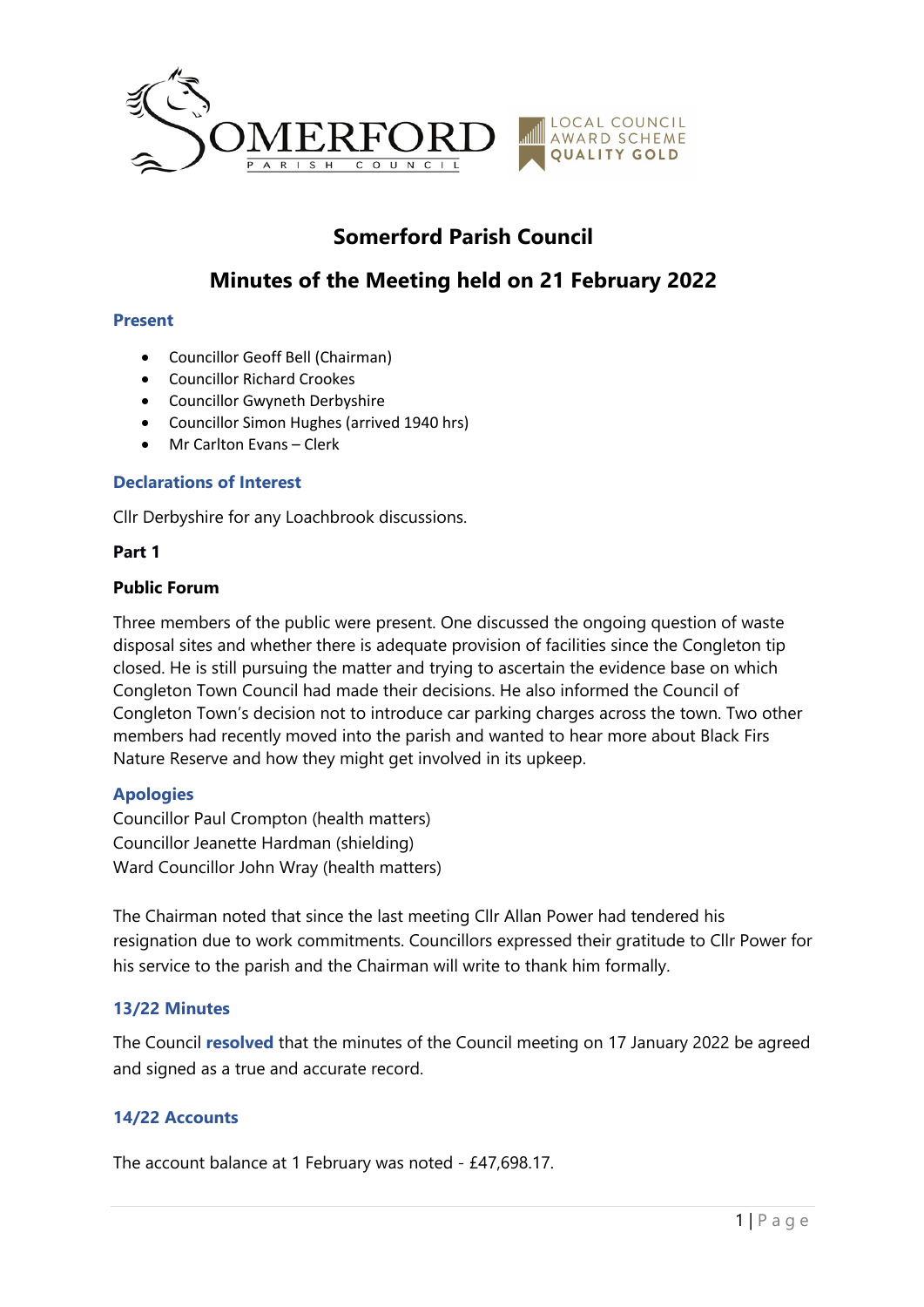

The following Invoices were approved:

- £210 TWM for a Speed Indicator Device assessment
- £290 Shona Amies for ongoing website maintenance
- £120 Roebuck Agricultural Services for topping at Rhead's Meadows

## **15/22 Planning Applications**

**22/0353C** – 9 Chelford Road, Somerford, CW12 4QD – addition of a detached three bay oak car port.

The Council **resolved** not to object to this application but expressed its concern that the construction would spoil the streetscape both because of the positioning at the front of the plot and its aspect to the road (backing onto the road) and ask for the existing hedging to be retained to soften the view. The Council also expressed concern at seemingly inconsistent decisions and the precedent this could set. A previous application had been discouraged although arguably less intrusive on the streetscape, and another had been constructed with a front facing aspect. The Clerk will write to the Planning Department accordingly.

#### **16/22 Rhead's Meadows**

The Chairman and Clerk had met John Harding for a site visit and were awaiting a formal quote for ongoing maintenance. A site visit with Equator would happen in the next fortnight and a third contractor, Jack Roebuck, had expressed interest in quoting for the work. Flooding by the back of the neighbouring properties had been discussed with Bellway when the Chairman and Clerk met them recently. Bellway said it was not feasible to install drains that would fall and link to their site to use their surface water drainage system. They did however suggest scraping away the topsoil to create a swale that might drain away the water more efficiently. Swales at the two locations that are regularly flooded could cost in the region of £2,000. They could provide more privacy for neighbouring residents as well as providing better conditions for the perimeter hedging.

The Council **resolved** to consult locals on these proposals through the website, social media and Newsletter. The Chairman and Clerk will draft a letter to residents addressing some of their privacy concerns and explain what steps the Council is taking. The Clerk will discuss with CWT promises for additional plug planting and wildflower seeding.

#### **17/22 Black Firs Nature Reserve**

The recent storms had brought down some significant branches and ivy growth which would need clearing by tree surgeons. The perimeter fence by the verge on Black Firs Lane needs replacing, the verges themselves cleared and, ideally, a pathway created to increase the length of the lane which is safe to walk. The Clerk will discuss with Cheshire East how this can be pursued as they are responsible for the verges.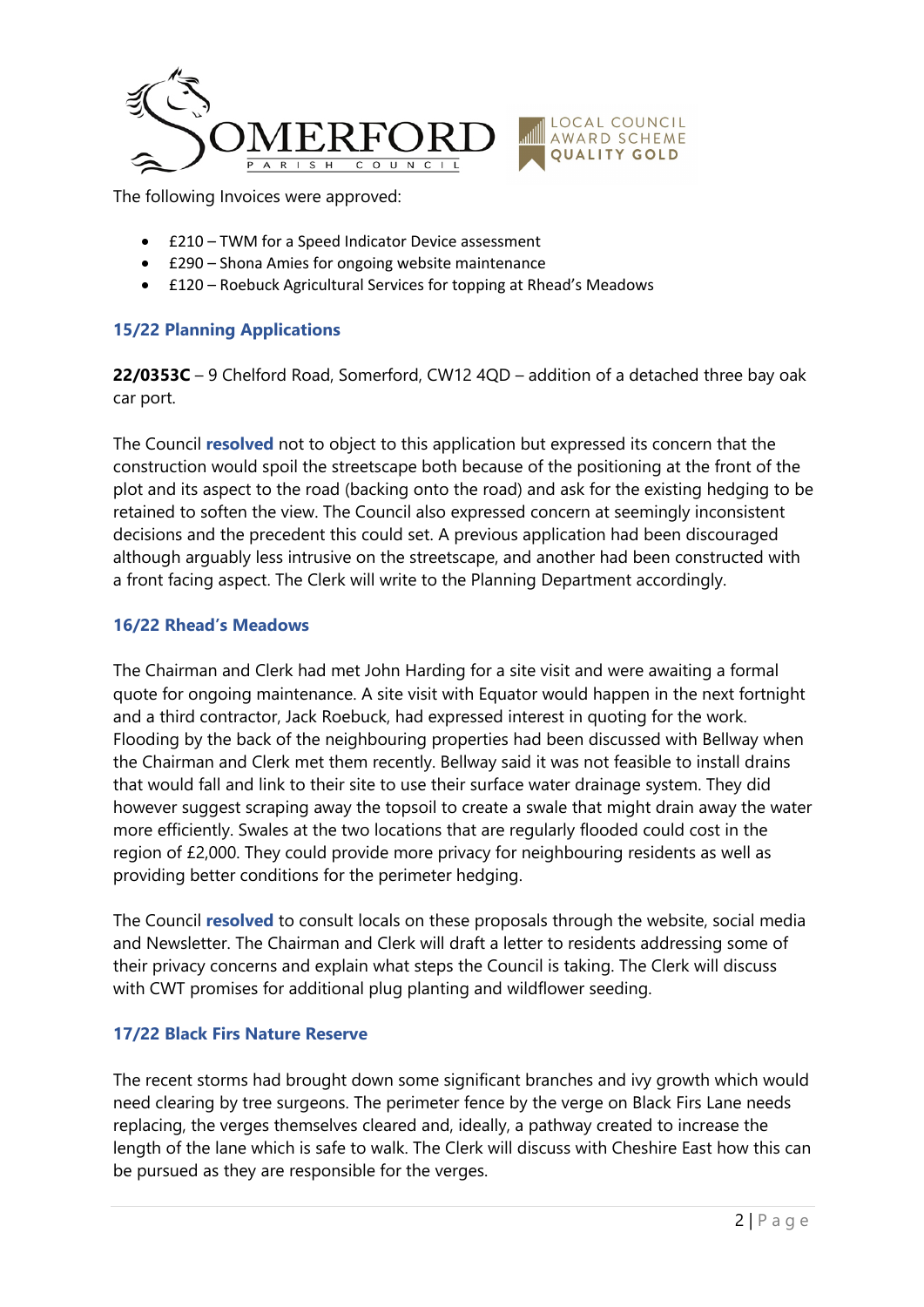

#### **18/22 Housing Developments**

**Loachbrook** – Bovis have still not been in touch with residents about the numerous outstanding problems on the estate. The idea of a joint approach with Bath Vale looks unlikely at present despite the similar problems they are experiencing. Bath Vale residents are investigating an alternative management company and Loachbrook residents may follow suit. Cllr Derbyshire will consider pursuing this with Ward Councillor John Wray.

**Somerford Gate** - Chairman Bell and the Clerk had met Bellway on 15 February. **Site Access** – Bellway will review the misplaced signage to try to ensure that subcontractors access the site from the Link Road, not Black Firs Lane or Chelford Road. They reassured us that they will reinstate the hedgerow at the boundary line on Somerford Lane once construction is complete. **Cycleway** – Bellway will consider the precise placement of the route and materials in due course. **Water Supply** – Bellway will investigate whether a supply from their site to Rhead's Meadows is feasible so that we can more easily water the trees and plants etc. **Foul Water Connections** – Bellway will investigate possible problems with this and revert to us. **Surface Water Sewer Work** – will commence on 28 March, starting from the Holmes Chapel Road end of Chelford Road and will take approximately 16 weeks. **Noise Generative Activities** – this has not been as bad recently but Bellway will continue to press subcontractors to respect permitted hours.

## **19/22 A536 Link Road**

Councillors noted that a meeting would take place in March with the Councils in contiguous parishes to discuss matters of mutual interest, especially the CLR.

## **20/22 Future Meetings**

The Council noted that the next Parish Council meeting would be held at Somerford Park Farm in March, but that it was fully booked for April. Therefore the Council **resolved** to hold the Annual Parish Meeting at Black Firs Primary School on Tuesday April 19, subject to availability which the Clerk will confirm. The Council will provide biscuits, tea and coffee.

## **21/22 Platinum Jubilee Celebrations**

The Council discussed numerous ideas based on local feedback. The Clerk will speak to Revd. Anne Marie Naylor about a service at Somerford Chapel. Councillors were reluctant to support any events e.g. at Rhead's Meadows as they would be very labour intensive. Community events elsewhere such as on the housing developments would be better organised by residents themselves. Cllr Hughes will investigate whether a beacon could be lit adjacent to the trigonometry stone but he was not hopeful. The Clerk will discuss with Cheshire East the possibility of installing a plaque at the Chelford Road overbridge and renaming it the Jubilee Bridge. The Council will continue to investigate these and other ideas